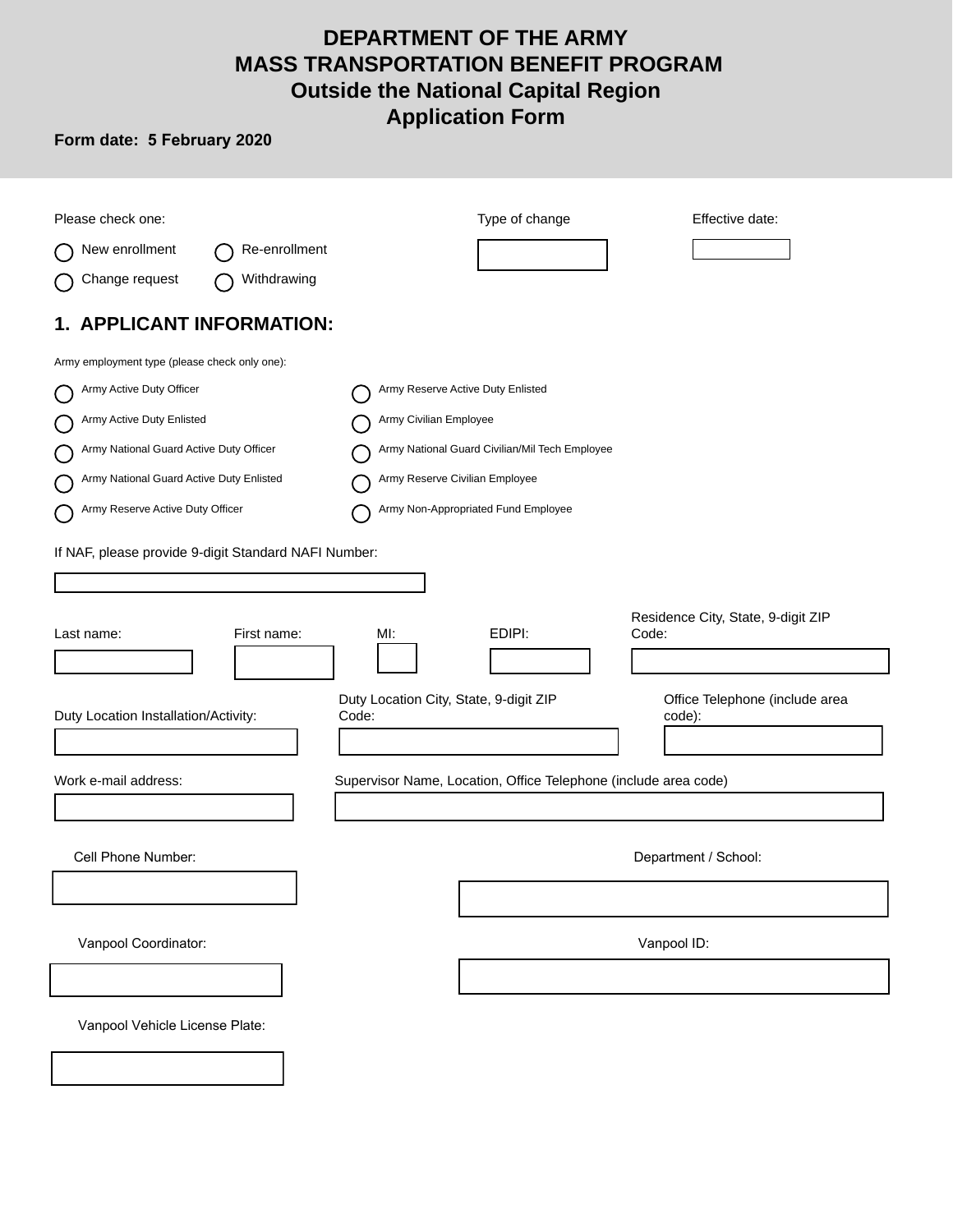## **2. MASS TRANPORTATION BENEFIT CALCULATION:**

Name of Mass Transportation system(s) or company(s) you intend to use:

Specific type(s) of fare media you require:

| Please describe your commute from home to work and back when using mass transportation. See example on the instruction page.                                                                                                                                                                                                                                |                                                      |
|-------------------------------------------------------------------------------------------------------------------------------------------------------------------------------------------------------------------------------------------------------------------------------------------------------------------------------------------------------------|------------------------------------------------------|
|                                                                                                                                                                                                                                                                                                                                                             |                                                      |
| A. WORK SCHEDULE: Enter the total number of workdays per month.<br>If you work 8 hour workdays, 40 hours per week, enter 22.<br>If you work 9 hour compressed workdays, 40 hours per week, enter 20.<br>If you work 10 hour compressed workdays, 40 hours per week, enter 18.<br>If you work another schedule, enter the number of days you work per month. | A. Total number of workdays<br>per month:            |
| B. Do you work at home some days?<br>If YES, enter the number of days per month you work at home.<br>If NO, enter Zero.                                                                                                                                                                                                                                     | B. Number of days working<br>from home:              |
| C. Do you work at a Telecommuting location some days?<br>If YES, and you DO NOT use mass transportation, enter the number of days per month.<br>If YES, and you DO use mass transportation, enter Zero.<br>If NO, enter Zero.                                                                                                                               | C. Number of days working at<br>telecommuting site:  |
| D. Total number of days per month mass transportation is used:                                                                                                                                                                                                                                                                                              | D. TOTAL COMMUTING<br>DAYS (A-B-C):<br>0             |
| E. DAILY commuting cost (use only if you pay a daily fare):                                                                                                                                                                                                                                                                                                 | Monthly cost: Multiply your<br>daily cost by line D. |
| F. WEEKLY commuting cost (use only if weekly pass is available):                                                                                                                                                                                                                                                                                            | Monthly cost: Multiply your<br>weekly cost by 4.     |
| G. MONTHLY commuting cost (use only if monthly pass is available):                                                                                                                                                                                                                                                                                          | Enter your monthly cost.                             |
| YOUR CLAIMED MONTHLY COMMUTING COST:<br>Enter your actual costs, even if they exceed the current available mass transportation<br>benefit. You must claim the least expensive of your daily, weekly or monthly costs.                                                                                                                                       | Enter the lesser of E, F, or G.                      |

### **As of 1 January 2020, the maximum mass transportation benefit available to Federal employees for actual commuting costs is \$270 per month.**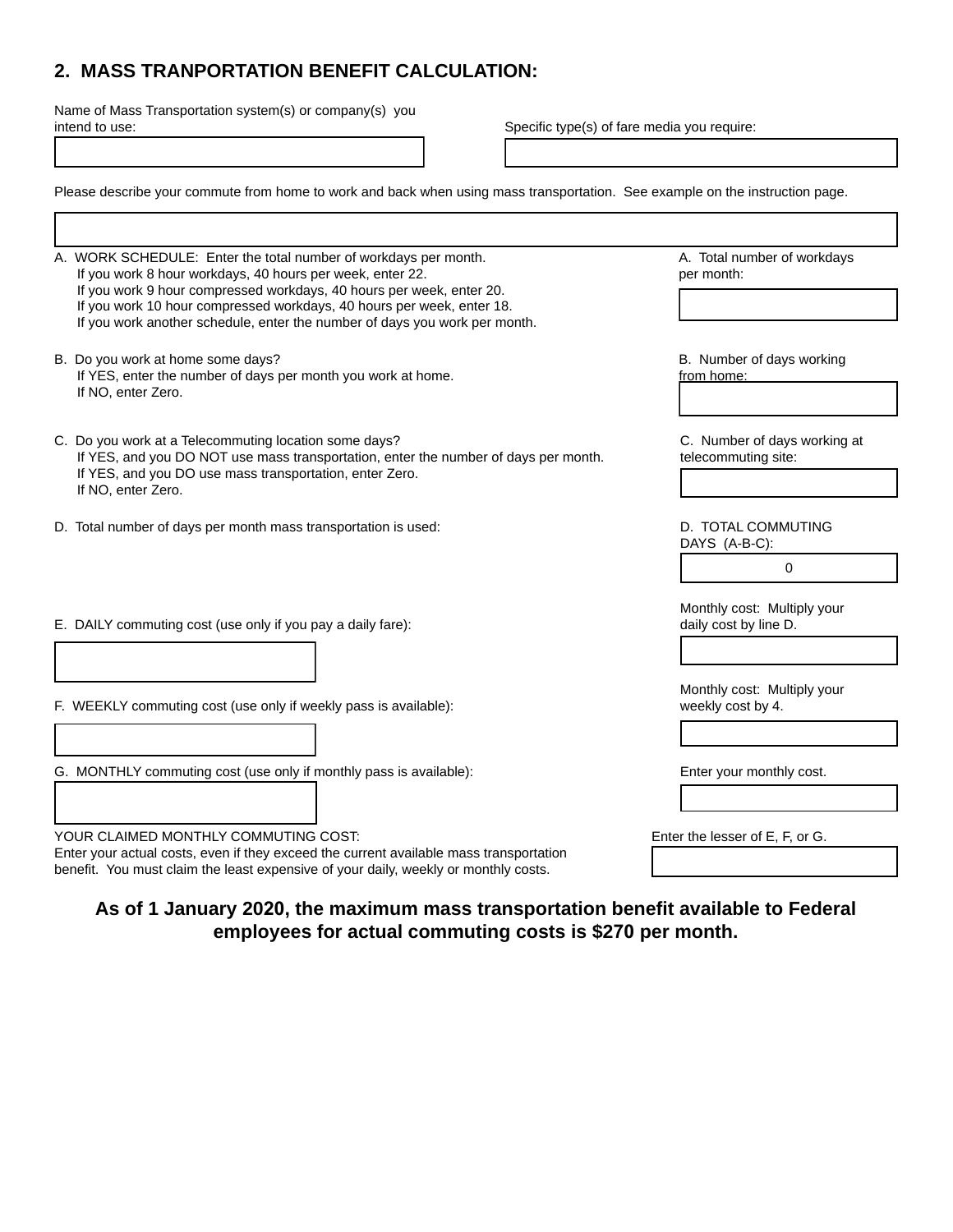## **3. APPLICANT CERTIFICATION: Please read and sign or initial each item. I certify that I understand that:**

| Signature | I am employed by the U.S. Department of the Army as an active duty military member, civilian employee or non-<br>appropriated fund employee. My claim for benefits is as a Federal employee or military service member, and not<br>as a contract employee.                                         |
|-----------|----------------------------------------------------------------------------------------------------------------------------------------------------------------------------------------------------------------------------------------------------------------------------------------------------|
| Signature | I am eligible for a public transportation fare benefit, will only use it for my daily commute to and from work, will not<br>transfer it to anyone else, and will not allow anyone else to use it.                                                                                                  |
| Signature | The mode of transportation for which I am claiming the mass transportation benefit is a qualified means of<br>transportation.                                                                                                                                                                      |
| Signature | The monthly transportation benefit I am claiming does not exceed my monthly commuting costs.                                                                                                                                                                                                       |
| Signature | I will not include parking costs, tolls, or the cost of "holding" a space in a van pool when calculating and<br>claiming my monthly commuting costs.                                                                                                                                               |
| Signature | I will adjust the amount received based upon extended absence (e.g. leave, TDY or deployment).                                                                                                                                                                                                     |
| Signature | I will notify my local MTPB Program Manager of any changes in my status, e.g. name change, home<br>or work address, change in commuting pattern or cost, or change in duty location or employing<br>organization, even if within the Army.                                                         |
| Signature | Upon withdrawal from the Army MTBP, I will return unused fare media to my local MTBP Program Manager. If I<br>have used the fare media for other purposes or converted the fare media to another form of media, I will<br>reimburse the Army by check or money order payable to the U.S. Treasury. |
| Signature | Van pool owners owners who are drivers or passengers are not eligible to receive the mass transportation benefit,<br>nor are van pool drivers who receive compensation for driving eligible to receive the benefit.                                                                                |

### **4. SIGNATURE AND REVIEW:**

APPLICANT: I certify that the above information is true and correct. I further acknowledge that any false statements or misrepresentations made by me for the purposes of my certification for this benefit may subject me to criminal, civil or administrative penalties.

| APPLICANT SIGNATURE:                                                                                                             | DATE: |  |
|----------------------------------------------------------------------------------------------------------------------------------|-------|--|
| SUPERVISOR: I certify that I am the supervisor of this employee, and that he/she is eligible for the program as an Army civilian |       |  |
|                                                                                                                                  |       |  |

employee, military member, or NAF employee. The employee works at the duty station indicated, and has calculated the benefit based on the actual days worked (considering alternate schedules, teleworking, etc.).

| SUPERVISOR SIGNATURE: | DATE: |  |
|-----------------------|-------|--|
| MTBP POC REVIEW:      | DATE: |  |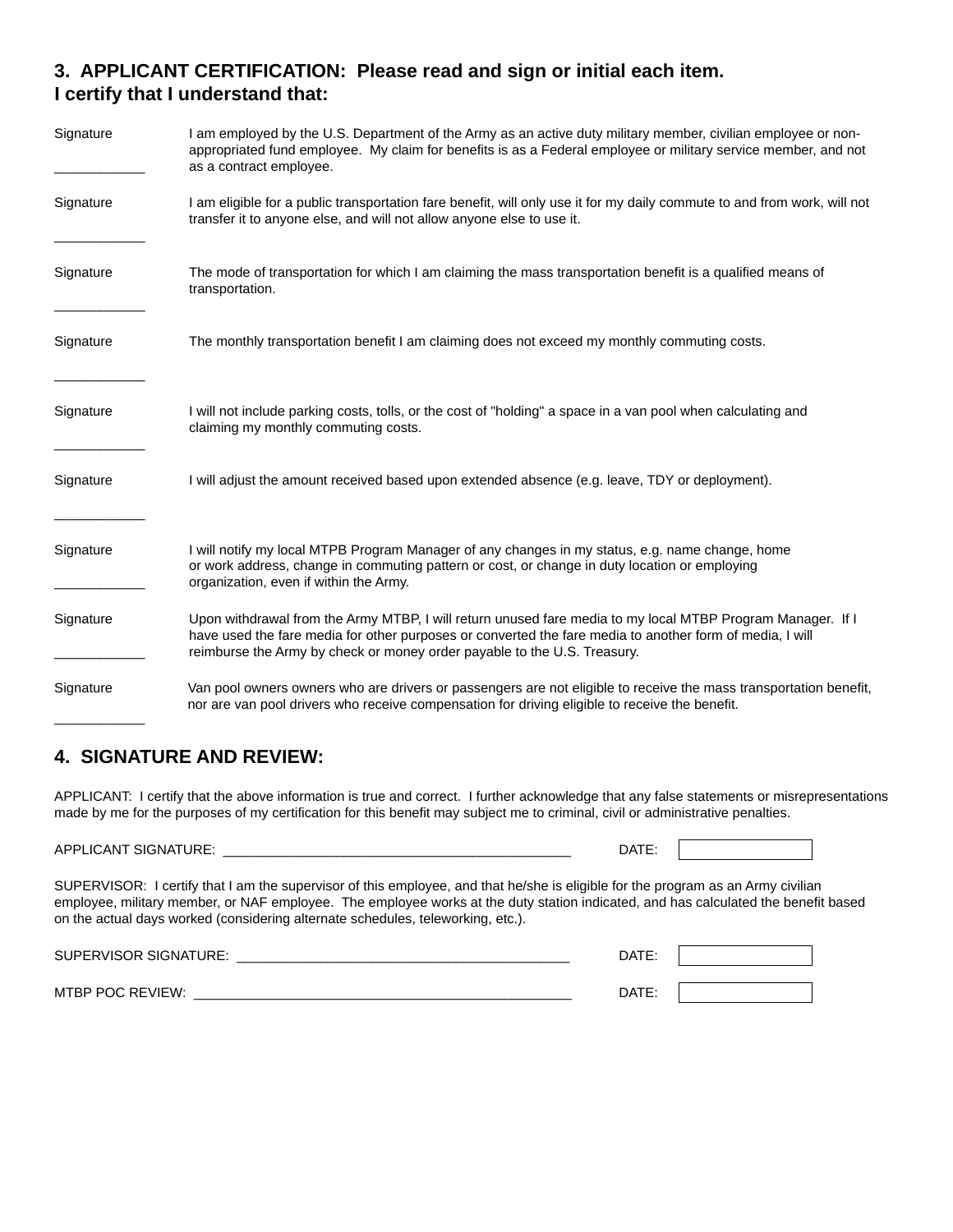#### ARMY MASS TRANSPORTATION BENEFIT PROGRAM OUTSIDE THE NATIONAL CAPITAL REGION APPLICATION FORM INSTRUCTIONS FOR COMPLETION

Privacy Act Statement: Information on the MTBP application is solicited under authority of Public Law 101-509. Furnishing the information on this form is voluntary; however, failure to do so may result in disapproval or postponement of an applicant's request for the MTBP benefit. The purpose of this information is to facilitate timely processing of the applicant's request, to ensure the participant's eligibility, and to prevent misuse of funds involved.

This certification concerns a matter within the jurisdiction of an agency of the United States. Making a false, fictitious or fraudulent certification may render the maker subject to criminal, civil, or administrative action. Substantial violations of any of these certifications may impact an employee's security clearance status. Information provided on this form may be audited.

The Army MTBP application form is a fillable PDF form. To complete the form electronically, click on each block of the form and type in the required information. You may also print out the blank form and print or type the information manually. Incomplete or illegible forms will not be accepted.

The MTBP application form is used for four types of participant transactions. Check the applicable block:

New Enrollment. New enrollments are first-time applicants. Applicants who are enrolling at a new duty location, but were participating in the program at their previous location, are also defined as new enrollments. These individuals must formally withdraw from the program at their old location and submit a "new enrollment" application at their new location.

Re-enrollment. Re-enrollments are program participants who have withdrawn, or have been suspended or terminated, and are applying to renew their participation at their current location.

Change request. Change requests include changes to the amount claimed for reimbursement, type of mass transportation, type of fare media requested, or personal information, e.g. name change or change to military status (Active/Reserve). Use the drop-down on the form to identify the type of change requested.

Withdrawal. Withdrawals are participants who are formally terminating their participation in the program. Circumstances for withdrawal may include change of duty location, retirement, separation, or dismissal. Withdrawal also refers to actions taken by the local POC to suspend or terminate a participant's receipt of fare media. Reasons for suspension or termination may include extended absence (e.g. long-term TDY, sick leave, deployment) or disciplinary action for non-compliance with program requirements. If you are withdrawing, enter the effective date of your withdrawal.

**Part 1, Applicant Information**. Complete all information, including all information about the applicant's supervisor. This information is required in order to certify the applicant's employment.

Under Employment Type, check only one of the selections:

Military members: Active Duty Army military members, and members of the Army National Guard or Army Reserve currently serving on active duty, will check the appropriate block for your component and status. Members of the Guard or Reserve who are not currently serving on active duty and are not Army civilian employees are not eligible to receive the mass transportation benefit.

Civilian employees: Check the appropriate block for your employing activity/component. For example, if you are a civilian working for the Army Reserve, check that block. Army civilian employees who serve in the Guard or Reserve, but are not currently on active duty, are eligible for the program in their civilian status.

NAF employees: Enter the 9-digit Standard NAFI Number (SNN) number for your location. This information may be obtained from the Garrison Director of Morale, Welfare, and Recreation (MWR) Programs or the senior MWR agency official.

#### **Part 2, Mass Transportation Benefit Calculation.**

Identify the mass transportation system/company and specific type of fare media (e.g. passes, tokens) you intend to use.

Describe your daily commute to and from work. Example: "I drive my POV to the XYZ train station. At the XYZ train station I catch the ABC train and ride it to the LMN stop. At the LMN stop I get off the train and board the #25 Bus. I ride the #25 bus to the corner of Main and Oak streets. I get off the bus there and walk one block to my office."

Enter the number of days per month that you commute, using the instructions on the form.

Enter your daily, weekly, and monthly commuting cost, as applicable. Note that weekly and monthly costs should only be entered if a weekly/monthly pass is available. Calculate your monthly commuting costs using the instructions on the form. The lower of your daily, weekly or monthly cost is the amount you may claim as your commuting cost for purposes of the mass transportation benefit. Enter your actual costs, even if they exceed the maximum allowable benefit amount. This information will be useful for calculating your benefit amount in the event of future adjustments to the maximum benefit.

**Part 3, Applicant Certification**. Read and initial each block, certifying that you have read and understood the statements.

**Part 4, Signature and Review**. Sign and date the application form, have your supervisor sign and date it, and submit it to your local MTBP POC. The POC will review the form and sign and date it to certify that all required information has been provided.